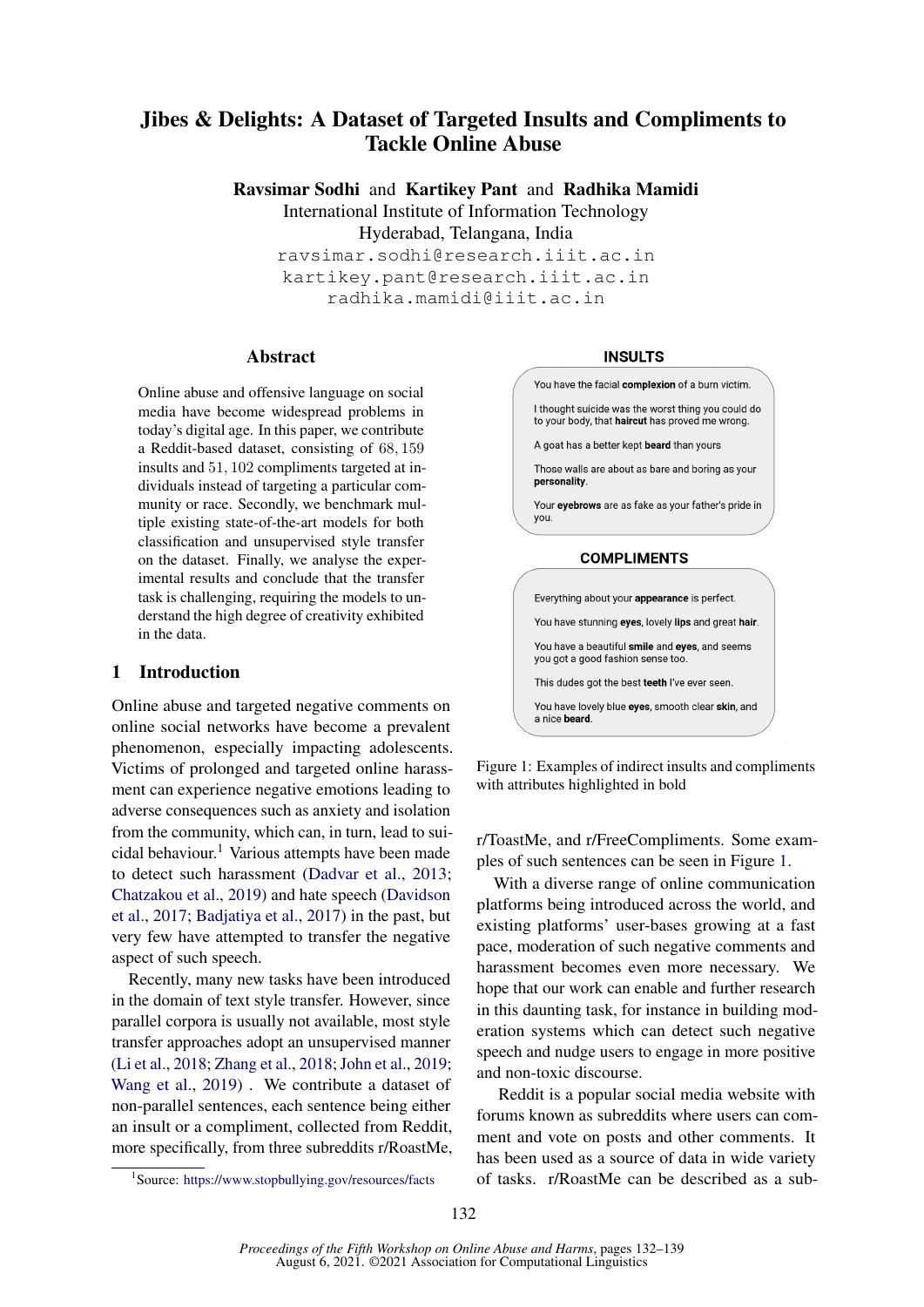reddit consisting of "abrasive humor" and consists of "creative" insults where users can voluntarily submit their picture to be "roasted." r/ToastMe and r/FreeCompliments are similar in principle but have the opposite purpose. A more detailed description of the data source and preparation can be found in Section [3.](#page-1-0) Since "creativity" is encouraged in r/RoastMe, this makes our dataset consist of indirect insults that do not necessarily use any profanity or curse words and may slip past most existing toxic speech filters.

In this work, we release the JDC (Jibe and Delight Corpus), a dataset of  $\sim 120,000$  Reddit comments tagged as insults or compliments which are targeted towards particular attributes of an individual including their *face*, *hair*, and *eyes*[2](#page-1-1) . We also propose to use classification models to detect and style transfer models to convert such targeted negative comments, often associated with online harassment, in which menacing or insulting messages are sent by direct messages or posted on social media. We also perform benchmarking experiments using existing state-of-the-art models on both fronts and analyse its results.

### 2 Related Work

Existing work primarily focuses on the *detection* of offensive language or hate speech on social media using classification models [\(Davidson et al.,](#page-6-2) [2017;](#page-6-2) [Badjatiya et al.,](#page-5-0) [2017;](#page-5-0) [Dadu and Pant,](#page-6-5) [2020\)](#page-6-5), and not on *transferring* the negative aspect of such speech into a positive counterpart. Detection usually involves either lexical or rule-based approach (Pérez et al., [2012;](#page-7-2) [Serra and Venter,](#page-7-3) [2011\)](#page-7-3), or more recently, a supervised learning approach [\(Yin](#page-7-4) [et al.,](#page-7-4) [2009;](#page-7-4) [Dinakar et al.,](#page-6-6) [2011\)](#page-6-6). Many attempts on detection of specific types of toxic speech have also been attempted [\(Basile et al.,](#page-5-1) [2019;](#page-5-1) [Zampieri](#page-7-5) [et al.,](#page-7-5) [2020\)](#page-7-5). Previous work on text style transfer has largely focused on transferring attributes of sentiment in reviews [\(Li et al.,](#page-6-3) [2018;](#page-6-3) [Hu et al.,](#page-6-7) [2017;](#page-6-7) [Pant et al.,](#page-6-8) [2020\)](#page-6-8) or converting factual captions to humorous or romantic ones [\(Li et al.,](#page-6-3) [2018\)](#page-6-3). Other tasks include transferring formality [\(Xu et al.,](#page-7-6) [2019\)](#page-7-6) or gender or political style [\(Reddy and Knight,](#page-7-7) [2016\)](#page-7-7). Recently, transferring politeness has also been proposed by [Madaan et al.](#page-6-9) [\(2020\)](#page-6-9).

Most approaches use unsupervised methods

since parallel data is usually not available. These approaches can be broadly divided into three groups: 1) *Explicit disentanglement* [\(Li et al.,](#page-6-3) [2018;](#page-6-3) [Sudhakar et al.,](#page-7-8) [2019\)](#page-7-8) which separates content from style attributes in an explicit manner and then combines the separated content with the target attribute and pass it through a generator. 2) *Disentanglement in latent space* [\(John et al.,](#page-6-4) [2019\)](#page-6-4) which tries to separate style from content within the embedding space by using suitable objective functions. 3) *Adversarial or reinforcement learning based* [\(Luo](#page-6-10) [et al.,](#page-6-10) [2019\)](#page-6-10) approaches in which disentanglement may not be even required.

Reddit has been widely used in multiple natural language processing tasks as a data source. While [Khodak et al.](#page-6-11) [\(2018\)](#page-6-11) use Reddit to create a large corpus for sarcasm, [Nogueira dos Santos et al.](#page-6-12) [\(2018\)](#page-6-12) source their data from r/Politics on Reddit along with Twitter. Many controversial subreddits such r/The Donald have been used for detection of hate speech in the past [\(Qian et al.,](#page-7-9) [2019\)](#page-7-9).

Although [Nogueira dos Santos et al.](#page-6-12) [\(2018\)](#page-6-12) proposed the task of translating offensive sentences to non-offensive ones using style transfer, in our work, we go one step further and propose to convert offensive sentences into positive compliments. Prior work on r/RoastMe has mostly been on a sociopragmatic perspective [\(Dynel and Poppi,](#page-6-13) [2019;](#page-6-13) [Ka](#page-6-14)[sunic and Kaufman,](#page-6-14) [2018\)](#page-6-14). However, there is no previous work that uses r/RoastMe as a data source in a style transfer task to the best of our knowledge.

### <span id="page-1-0"></span>3 The JDC Dataset

We contribute the Jibe and Delight Corpus (JDC), a new non-parallel style transfer dataset consisting of ∼ 120, 000 comments tagged as insults or compliments, and perform experiments and analysis on the same.

### 3.1 Data Collection

We use Pushshift [\(Baumgartner et al.,](#page-6-15) [2020\)](#page-6-15) to extract Reddit posts and comments.While r/RoastMe is often characterized as a humourous subreddit, where users can voluntarily submit pictures of themselves to be "roasted" or insulted, internet users who are not familiar with the community can associate r/RoastMe with malicious activities including cyberbullying [\(Jenaro et al.,](#page-6-16) [2018\)](#page-6-16). r/RoastMe has even been described as "a new cy-

<span id="page-1-1"></span><sup>&</sup>lt;sup>2</sup>Made available at [https://github.com/ravsimar-sodhi/jibes](https://github.com/ravsimar-sodhi/jibes-and-delights)[and-delights](https://github.com/ravsimar-sodhi/jibes-and-delights)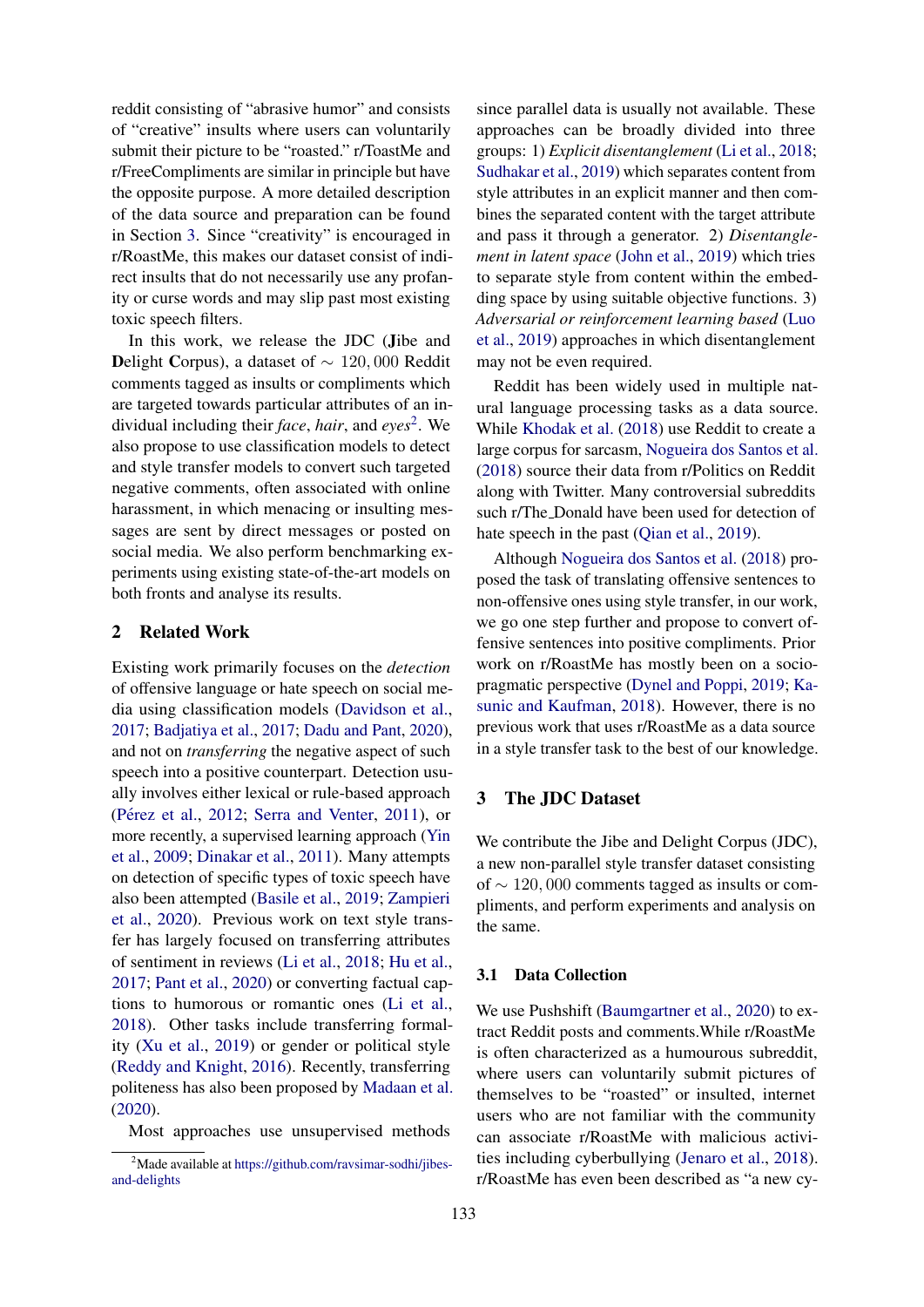<span id="page-2-1"></span>

Figure 2: Dataset Creation Pipeline

berbullying trend" by news media<sup>[3](#page-2-0)</sup>. The "roasters" will come up with comments that insult or demean the poster of the picture while trying to be as "creative" as possible. r/ToastMe and r/FreeCompliments work similarly, but with the opposite intent. These communities are much smaller and less popular than r/RoastMe, and hence, the number of insults in our dataset is greater than the number of compliments.

It is essential to distinguish between insults and slurs since the two are frequently clubbed together. A slur is a taboo remark that is usually used to deprecate, disparage or derogate a targeted member of a select category, such as ethnicity, race, or sexual orientation. Insults can consist of slurs, but they are much broader, and a more diversified phenomenon [\(Dynel and Poppi,](#page-6-13) [2019\)](#page-6-13). While slurs are common in hate speech datasets, it is interesting to observe that slurs are comparatively rare in posts from r/RoastMe. This characteristic makes our dataset unique concerning other offensive speech datasets. Figure [2](#page-2-1) illustrates our pipeline for the creation of the JDC.

### 3.2 Data Preparation

Since Reddit is a conversational social media platform, we limit the JDC to comments having the following characteristics:

• *They are top-level comments*. While nested comments may also sometimes contain relevant data, they often diverge from the topic and begin a conversation with the parent comment, which may add noise to our dataset.

• *They have a Reddit karma score of at least 3*. Reddit karma score is defined to be the number of upvotes minus the number of downvotes. This filtering helps in weeding out spam or irrelevant comments which are not relevant to the topic. Generally, users downvote comments which they find unfunny or off-topic. Thus, we utilize crowdsourced user scores to ensure quality sentences.

This filtering yields a corpus of roughly 300, 000 insult comments and 100, 000 compliment comments. However, due to users' wide variety of insults and creativity, we utilize several other filters to limit our dataset to a particular type of insult or compliment. We manually create an attribute list<sup>[4](#page-2-2)</sup> consisting of words which correspond to a physical attribute (for example, *hair*, *skin*, *complexion*, *teeth*, and *eyes*) or a trait (for example, *personality*, *kindness*, and *appearance*) and keep our insults containing keywords for such attributes. We use the NLTK [\(Bird et al.,](#page-6-17) [2009\)](#page-6-17) and spaCy [\(Honni](#page-6-18)[bal and Montani,](#page-6-18) [2017\)](#page-6-18) libraries for preprocessing and filtering. We tokenize each comment into sentences, and check if the lemma of any word in a sentence matches a word in our attribute list. This process helps us keep relevant sentences, especially from longer comments, which would be otherwise discarded. We also filter out very short sentences (containing only one or two words). We obtain

<span id="page-2-0"></span><sup>3</sup> Source[:https://abcnews.go.com/Lifestyle/parents](https://abcnews.go.com/Lifestyle/parents-roasting-cyberbullying-trend/story?id=49407671)[roasting-cyberbullying-trend/story?id=49407671](https://abcnews.go.com/Lifestyle/parents-roasting-cyberbullying-trend/story?id=49407671)

<span id="page-2-2"></span><sup>4</sup> [https://github.com/ravsimar-sodhi/jibes-and](https://github.com/ravsimar-sodhi/jibes-and-delights/blob/main/attr-list.txt)[delight/blob/main/attr-list.txt](https://github.com/ravsimar-sodhi/jibes-and-delights/blob/main/attr-list.txt)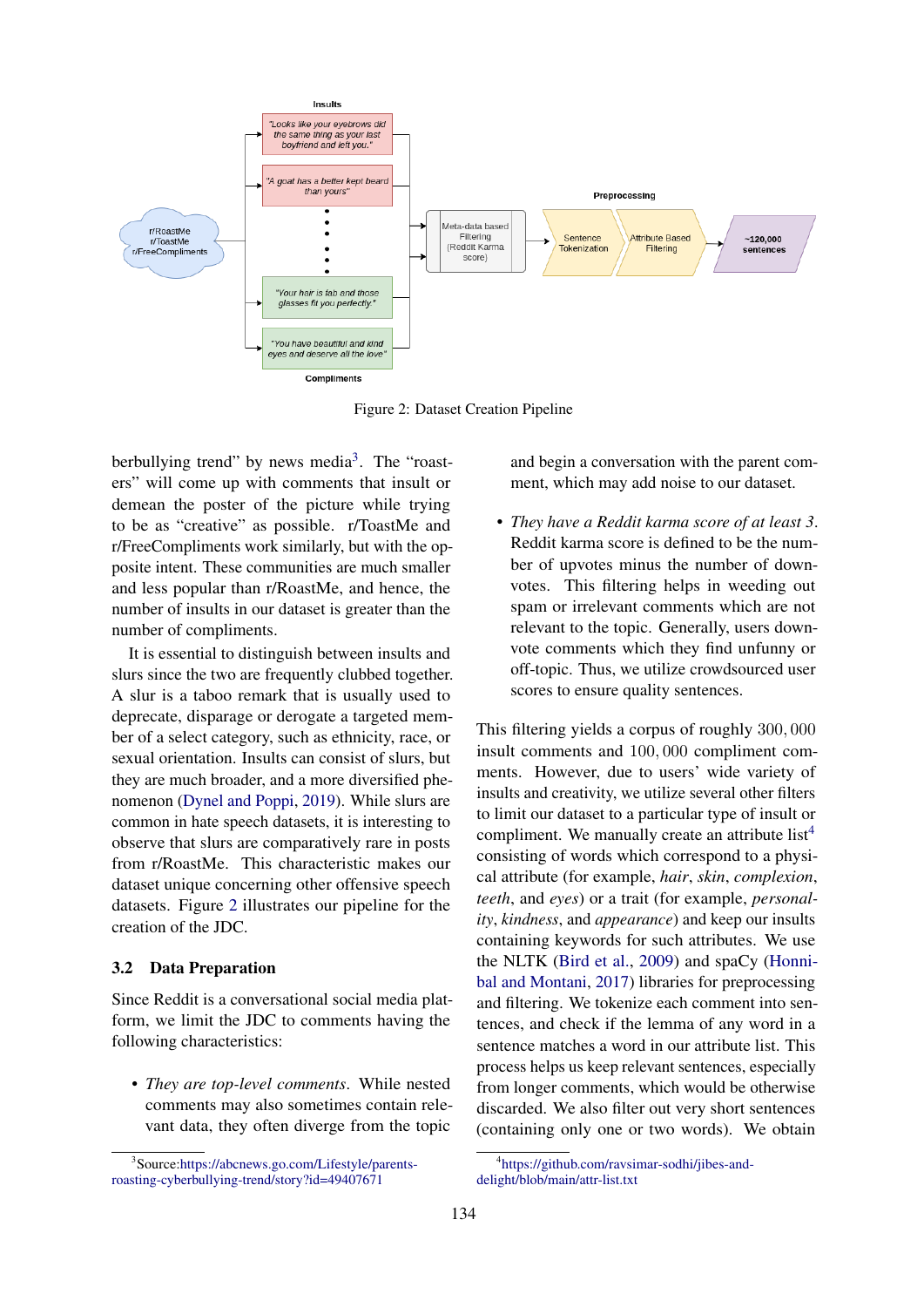<span id="page-3-0"></span>

| Input                 | Your teeth are more stained than my toilet                                               |
|-----------------------|------------------------------------------------------------------------------------------|
| <b>StyleEmb</b>       | Your hair is beautiful than your face.                                                   |
| <b>RetrieveOnly</b>   | Beautiful smile - your teeth are remarkably straight                                     |
| <b>DeleteRetrieve</b> | Your hair is beautiful and your teeth are more stained than my                           |
| LingST                | Your teeth are so beautiful                                                              |
| Tag&Gen               | Your teeth are more stained than my heart                                                |
| Input                 | The only thing lazier than your eye is God when he designed your busted face             |
| <b>StyleEmb</b>       | Keep your hair and I love your hair and you look like the kind of person who look like a |
| <b>RetrieveOnly</b>   | Your hair is fantastic and your face is absolutely adorable.                             |
| <b>DeleteRetrieve</b> | And your eye expressive is God wonderful lips designed especially your face              |
| LingST                | The only thing more crooked than your face is the absolute cutest thing i                |
| Tag&Gen               | Love the only thing lazier than your eye is god when he designed your busted face        |

Table 1: Examples of Style Transfer model outputs

a corpus of around 68, 159 *insult* sentences and 51, 102 *compliment* sentences. Finally, we take 1, 000 instances each from both categories for evaluation purposes.

## 4 Experiments & Results

We perform experiments using both classification and style transfer models and evaluate the performance of five models for each task from works on the JDC. We also discuss about the challenges faced and the metrics used for evaluation.

## 4.1 Models

For classification experiments, we experiment using the following models:

- 1. Logistic Regression: One of the most common classification algorithms used, Logistic Regression (*LR*) uses the logistic (sigmoid) function to return a probability value that can be further mapped to multiple classes.
- 2. SVM: Support Vector Machines (*SVM*) use an objective function that finds a hyperplane in an  $N$  dimensional space, where  $N$  is the number of features, which distinctly separates the data points into classes.
- 3. BERT [\(Devlin et al.,](#page-6-19) [2019\)](#page-6-19): Bidirectional Encoder Representations from Transformers or *BERT* is a relatively recent transformer-based model, which leverages transfer learning. At the time of release, *BERT* outperformed several other models in language modeling tasks.
- 4. RoBERTa [\(Liu et al.,](#page-6-20) [2019\)](#page-6-20): *RoBERTa* improves on *BERT* by modifying several hyperparameters and performs pretraining on larger amounts of data for a longer amount of time.

5. XLNet [\(Yang et al.,](#page-7-10) [2019\)](#page-7-10): While *BERT* and *RoBERTa* are categorized as autoencoder language models, *XLNet* is a generalized autoregressive pretraining method. Instead of using Masked Language modeling like *BERT*, it proposed a new objective called Permuation Language Modeling, and its results improved upon *BERT* in many tasks.

We fine-tune the models for classification in case of BERT, RoBERTa, and XLNet, and use the Hugging Face's transformers library [\(Wolf et al.,](#page-7-11) [2020\)](#page-7-11) for our experiments.

For style transfer experiments, we use the following models:

- 1. StyleEmb [\(Shen et al.,](#page-7-12) [2017\)](#page-7-12): This model uses a cross-aligned auto-encoder, aligning representations in latent space to perform style transfer.
- 2. RetrieveOnly and DeleteRetrieve [\(Li et al.,](#page-6-3) [2018\)](#page-6-3): While *RetrieveOnly* only returns a sentence from the target style without any changes, *DeleteRetrieve* returns the *best match* according to the attribute markers from the source sentences. Both models use explicit disentanglement to separate content from style along with a decoder and are often used as baselines in multiple works in style transfer.
- 3. LingST [\(John et al.,](#page-6-4) [2019\)](#page-6-4): This model uses a variational auto-encoder and utilizes multiple adversarial objectives for both style and content preservation.
- 4. Tag&Gen [\(Madaan et al.,](#page-6-9) [2020\)](#page-6-9): This model uses an encoder-decoder approach where both encoder and decoder are transformer-based.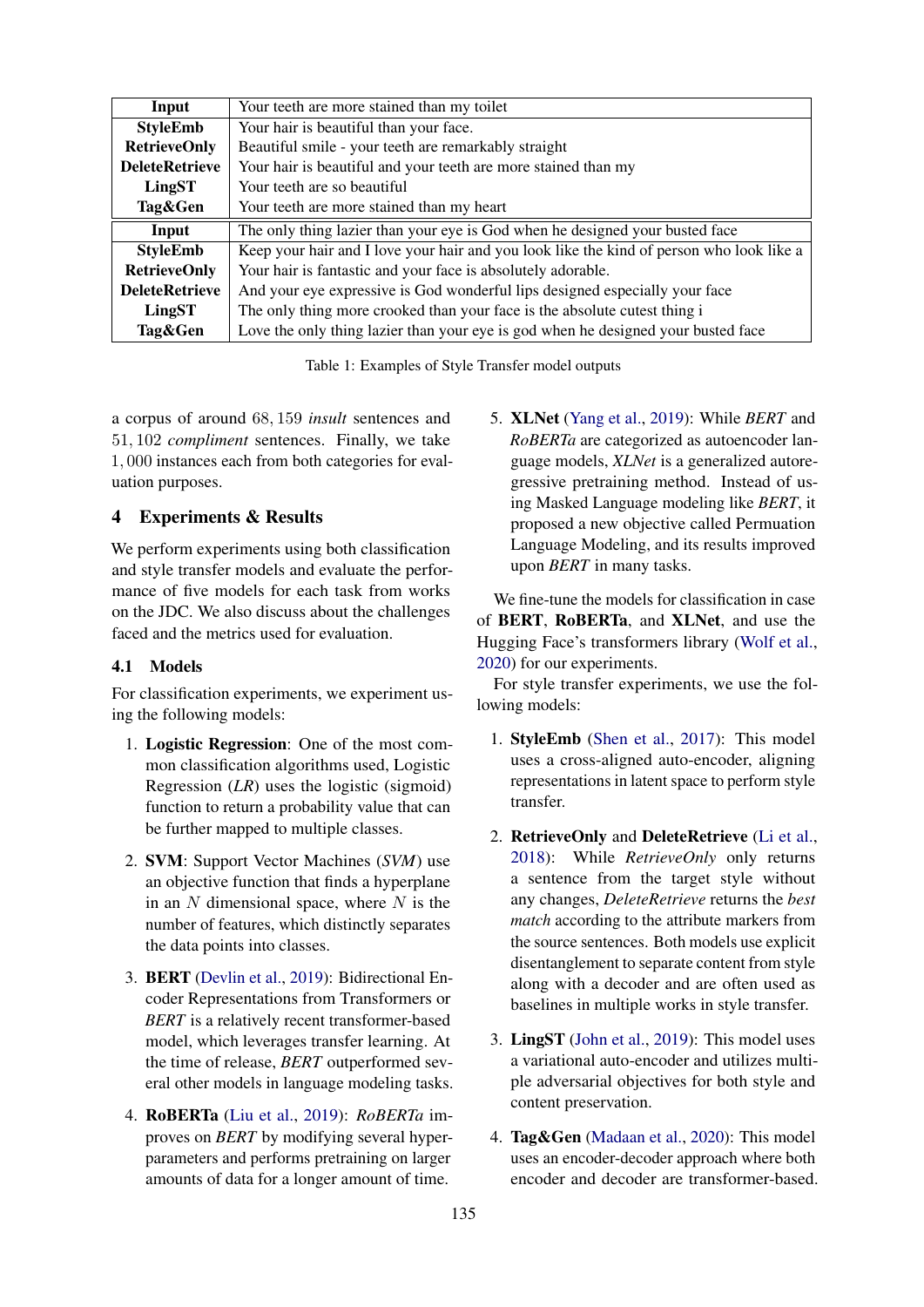<span id="page-4-0"></span>

| Model          | Acc.  | Prec. | Recall | F1    |
|----------------|-------|-------|--------|-------|
| LR.            | 0.875 | 0.980 | 0.897  | 0.883 |
| <b>SVM</b>     | 0.801 | 0.979 | 0.851  | 0.818 |
| <b>BERT</b>    | 0.977 | 0.967 | 0.974  | 0.970 |
| <b>ROBERTa</b> | 0.977 | 0.971 | 0.973  | 0.971 |
| XL Net         | 0.978 | 0.970 | 0.973  | 0.972 |

Table 2: Automatic Evaluation Results of Classification models on the dataset

This has recently been utilized for the politeness transfer task.

### 4.2 Evaluation

For the classification experiments, we evaluate using the well-known metrics of Accuracy, Precision, Recall and F1-Score.

For the style transfer experiments, we evaluate the performance on three different aspects, following previous works:

- 1. Style Transfer Intensity: We train a separate fastText model [\(Joulin et al.,](#page-6-21) [2017\)](#page-6-21) on the training data and evaluate the different model outputs to determine the accuracy of style transfer.
- 2. Content Preservation: We use BLEU as an evaluation metric and utilize the *SacreBLEU* [\(Post,](#page-7-13) [2018\)](#page-7-13) implementation.
- 3. Fluency: We calculate fluency using a language model from the *KenLM* library for our experiments. [\(Heafield,](#page-6-22) [2011\)](#page-6-22) after training the language model on the target domain (*compliment*). A lower perplexity indicates a more fluent sentence and vice-versa.

Apart from automatic evaluation, we also do human evaluation on 280 sentences randomly selected from the test set. The evaluators were asked to rank sentences on basis of their fluency and degree of being a compliment (DOC) on a scale of 1 to 5. Two annotators were shown a list of sentences, with no indication of the source of the sentence. The Cohen's Kappa metric [\(Cohen,](#page-6-23) [1960\)](#page-6-23) was used to measure the agreement between the two annotators. The value of kappa for DOC and fluency come out to be 0.69 and 0.65 respectively.

### 4.3 Results

Table [2](#page-4-0) shows that most of the models perform very well in classifying insults and compliments

<span id="page-4-1"></span>

| <b>Model</b>        | $Acc(\%)$ | <b>BLEU</b> | PPL    |
|---------------------|-----------|-------------|--------|
| StyleEmb            | 87.41     | 2.27        | 615.59 |
| <b>RetrieveOnly</b> | 97.77     | 3.83        | 241.04 |
| DeleteRetrieve      | 81.35     | 23.81       | 857.19 |
| LingST              | 93.00     | 3.16        | 63.03  |
| Tag&Gen             | 30.17     | 85.40       | 637.39 |

<span id="page-4-2"></span>Table 3: Automatic Evaluation results of Style Transfer models on the dataset

| <b>Model</b>   | <b>DOC</b> | <b>Fluency</b> |  |
|----------------|------------|----------------|--|
| Input          | 1.116      | 4.648          |  |
| StyleEmb       | 1.904      | 1.786          |  |
| RetrieveOnly   | 4.170      | 4.468          |  |
| DeleteRetrieve | 2.595      | 2.051          |  |
| LingST         | 3.851      | 3.414          |  |
| Tag&Gen        | 1.382      | 3.819          |  |

Table 4: Human Evaluation results of Style Transfer models on the dataset. DOC is the "Degree of Compliment" and Fluency is the naturalness of the sentence, both being rated on a scale of 1 to 5

into different categories. Even ML-based models like *LR* and *SVM* perform adequately on the task, but the more state-of-the-art BERT-based models perform excellently, having high F1-scores above 0.9. *XLNet* shows the highest F1-score, with *BERT* and *RoBERTa* only marginally lower.

From Table [3,](#page-4-1) we observe that *RetrieveOnly*, *StyleEmb*, and *LingST* show high accuracy in transfer but do not perform well in content preservation. *Tag&Gen* performs very well on content preservation but fails to transfer the style adequately. *DeleteRetrieve* obtains a better balance in accuracy and BLEU, but it loses out on fluency, producing the least fluent sentences among all models. This implies that although the relevant words from style and content are transferred, the output may not be grammatical or natural.

Human evaluation results in Table [4](#page-4-2) also show that the input sentence is judged as more fluent rather than the model outputs. We see that *RetrieveOnly* and *LingST* outputs are more likely to be judged as compliments. However, *StyleEmb* is judged to be as poor in both DOC and Fluency.

#### 4.4 Discussion

Even though the insults are "creative", we find that the classification models perform excellently in differentiating insults and compliments into two separate categories. This shows that both insults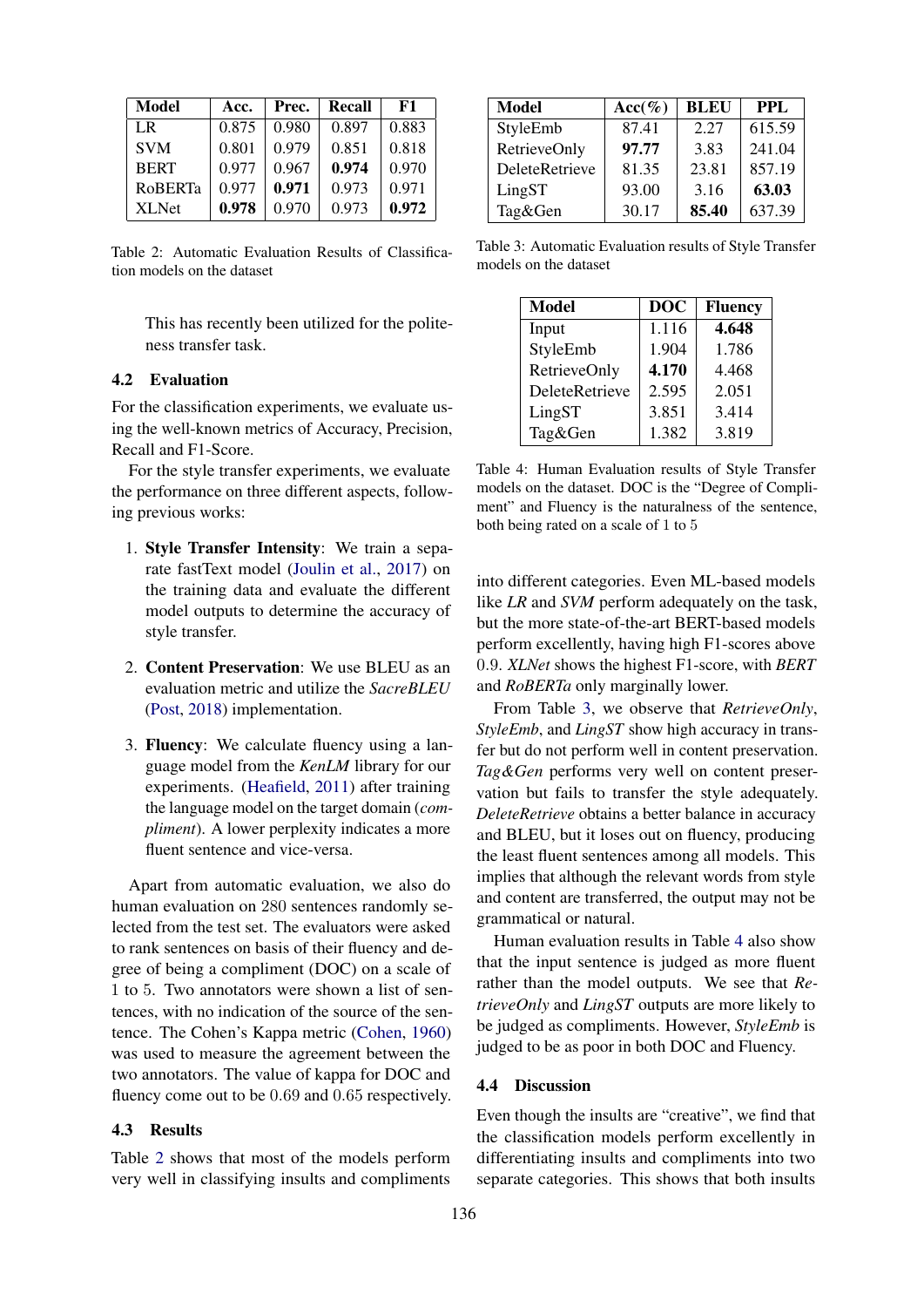<span id="page-5-2"></span>

Figure 3: Insult distribution by top 20 attributes

and compliments, even though they may target the same physical attributes, have different styles and models can be trained to detect and classify them with good results.

However, performance of the style transfer models is lacking. We observe that there are different shortcomings in each model. Table [1](#page-3-0) shows sample outputs produced by the models. *RetrieveOnly* fetches a sentence from the target style using specific attributes from the input sentence, often leading to invalid outputs if a corresponding positive sentence does not exist in the data. In the second example in Table [1,](#page-3-0) *DeleteRetrieve* gives a nonsensical output. Other models have similarly tried to transfer the intent by introducing words like "kind", "wonderful" and "cute", but there is still a significant gap between the generated outputs and genuine compliments. We observe that *LingST* has the lowest perplexity while still having high accuracy. This ensures that generated outputs are positive and are also grammatically fluent. Compared to sentiment transfer, converting an insult to a compliment usually involves multi-word modifications, explaining the poor content preservation across most of the models.

We observe that style transfer models have an easier time handling more direct insults ("You look very ugly"), rather than handling more complex and creative insults ("How many concrete walls did you have to run into to achieve that nose?"). Besides the more direct and creative the insults, there are some samples which need more context to understand and may seem out of place compared to the rest. However, most of these are filtered out with the help of the attribute list described in Section [3.](#page-1-0) The distribution of the data according to the top attributes can be seen in Figure [3](#page-5-2) and Figure [4](#page-5-2) for insults and compliments respectively. While



Figure 4: Compliment distribution by top 20 attributes

a lot of creativity is exhibited in the insults, we find that compliments are usually of a direct form, and thus are simpler and easier to understand. This is desirable since some convoluted compliments may come across as patronizing, which is counterproductive to our goal.

## 5 Conclusion

In this work, we introduced a Reddit-based dataset consisting of indirect insults that favor creativity and rarely use slurs. We benchmarked classification models for detection and exploited unsupervised text style transfer to convert insults into compliments. We evaluated the performance of different state-of-the-art models on the dataset, observing that while detection is easier, transfer of the negative attribute is a challenging task. Future work may include enhancing methodologies for unsupervised text style transfer that capture the intricacies in the proposed dataset and building moderation systems for online platforms.

### References

- <span id="page-5-0"></span>Pinkesh Badjatiya, Shashank Gupta, Manish Gupta, and Vasudeva Varma. 2017. [Deep Learning for Hate](https://doi.org/10.1145/3041021.3054223) [Speech Detection in Tweets.](https://doi.org/10.1145/3041021.3054223) In *Proceedings of the 26th International Conference on World Wide Web Companion*, WWW '17 Companion, pages 759– 760, Republic and Canton of Geneva, CHE. International World Wide Web Conferences Steering Committee.
- <span id="page-5-1"></span>Valerio Basile, Cristina Bosco, Elisabetta Fersini, Debora Nozza, Viviana Patti, Francisco Manuel Rangel Pardo, Paolo Rosso, and Manuela Sanguinetti. 2019. [SemEval-2019 Task 5: Multilingual](https://doi.org/10.18653/v1/S19-2007) [Detection of Hate Speech Against Immigrants and](https://doi.org/10.18653/v1/S19-2007) [Women in Twitter.](https://doi.org/10.18653/v1/S19-2007) In *Proceedings of the 13th International Workshop on Semantic Evaluation*, pages 54–63, Minneapolis, Minnesota, USA. Association for Computational Linguistics.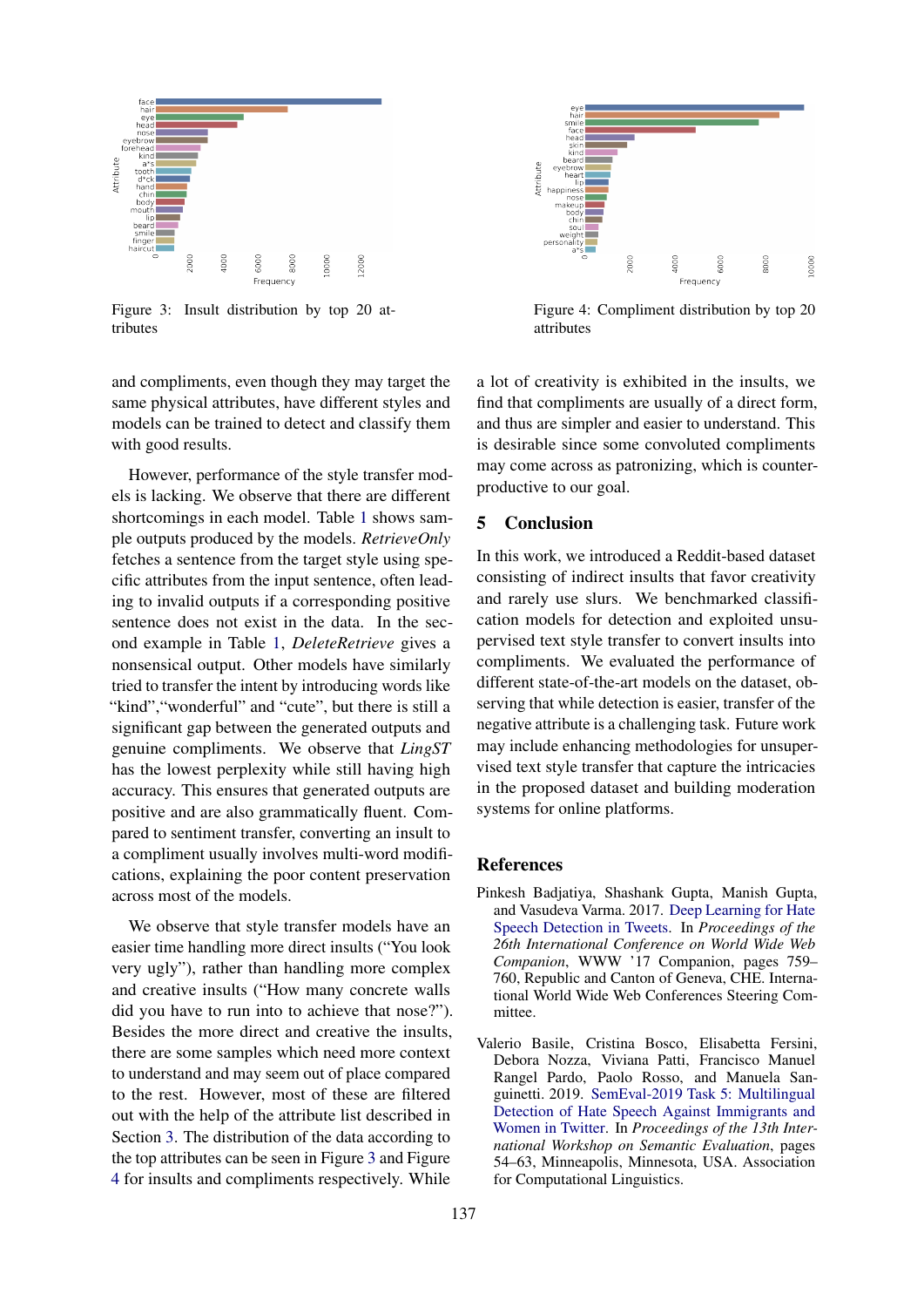- <span id="page-6-15"></span>Jason Baumgartner, Savvas Zannettou, Brian Keegan, Megan Squire, and Jeremy Blackburn. 2020. The Pushshift Reddit Dataset. *Proceedings of the International AAAI Conference on Web and Social Media*, 14:830–839.
- <span id="page-6-17"></span>Steven Bird, Ewan Klein, and Edward Loper. 2009. *Natural Language Processing with Python*, 1st edition. O'Reilly Media, Inc.
- <span id="page-6-1"></span>Despoina Chatzakou, Ilias Leontiadis, Jeremy Blackburn, Emiliano De Cristofaro, Gianluca Stringhini, Athena Vakali, and Nicolas Kourtellis. 2019. [Detect](https://doi.org/10.1145/3343484)[ing Cyberbullying and Cyberaggression in Social](https://doi.org/10.1145/3343484) [Media.](https://doi.org/10.1145/3343484) *ACM Transactions on the Web*, 13(3):17:1– 17:51.
- <span id="page-6-23"></span>Jacob Cohen. 1960. [A Coefficient of Agreement for](https://doi.org/10.1177/001316446002000104) [Nominal Scales.](https://doi.org/10.1177/001316446002000104) *Educational and Psychological Measurement*, 20(1):37–46.
- <span id="page-6-5"></span>Tanvi Dadu and Kartikey Pant. 2020. [Team rouges](https://www.aclweb.org/anthology/2020.semeval-1.290) [at SemEval-2020 task 12: Cross-lingual inductive](https://www.aclweb.org/anthology/2020.semeval-1.290) [transfer to detect offensive language.](https://www.aclweb.org/anthology/2020.semeval-1.290) In *Proceedings of the Fourteenth Workshop on Semantic Evaluation*, pages 2183–2189, Barcelona (online). International Committee for Computational Linguistics.
- <span id="page-6-0"></span>Maral Dadvar, Dolf Trieschnigg, Roeland Ordelman, and Franciska de Jong. 2013. [Improving Cyberbul](https://doi.org/10.1007/978-3-642-36973-5_62)[lying Detection with User Context.](https://doi.org/10.1007/978-3-642-36973-5_62) In *Advances in Information Retrieval*, Lecture Notes in Computer Science, pages 693–696, Berlin, Heidelberg. Springer.
- <span id="page-6-2"></span>Thomas Davidson, Dana Warmsley, M. Macy, and Ingmar Weber. 2017. Automated Hate Speech Detection and the Problem of Offensive Language. In *ICWSM*.
- <span id="page-6-19"></span>J. Devlin, Ming-Wei Chang, Kenton Lee, and Kristina Toutanova. 2019. [BERT: Pre-training of Deep Bidi](https://doi.org/10.18653/v1/N19-1423)[rectional Transformers for Language Understanding.](https://doi.org/10.18653/v1/N19-1423) In *NAACL-HLT*.
- <span id="page-6-6"></span>K. Dinakar, Roi Reichart, and H. Lieberman. 2011. Modeling the Detection of Textual Cyberbullying. In *The Social Mobile Web*.
- <span id="page-6-13"></span>Marta Dynel and Fabio I. M. Poppi. 2019. [Risum te](https://doi.org/10.1016/j.pragma.2018.10.010)[neatis, amici?: The socio-pragmatics of RoastMe hu](https://doi.org/10.1016/j.pragma.2018.10.010)[mour.](https://doi.org/10.1016/j.pragma.2018.10.010) *Journal of Pragmatics*, 139:1–21.
- <span id="page-6-22"></span>Kenneth Heafield. 2011. KenLM: Faster and smaller language model queries. In *Proceedings of the Sixth Workshop on Statistical Machine Translation*, WMT '11, pages 187–197, USA. Association for Computational Linguistics.
- <span id="page-6-18"></span>Matthew Honnibal and Ines Montani. 2017. spaCy 2: Natural language understanding with Bloom embeddings, convolutional neural networks and incremental parsing.
- <span id="page-6-7"></span>Zhiting Hu, Zichao Yang, Xiaodan Liang, R. Salakhutdinov, and E. Xing. 2017. Toward Controlled Generation of Text. In *ICML*.
- <span id="page-6-16"></span>Cristina Jenaro, Noelia Flores, and Cinthia Patricia Frías. 2018. [Systematic review of empirical stud](https://doi.org/10.1016/j.avb.2017.12.003)[ies on cyberbullying in adults: What we know and](https://doi.org/10.1016/j.avb.2017.12.003) [what we should investigate.](https://doi.org/10.1016/j.avb.2017.12.003) *Aggression and Violent Behavior*, 38:113–122.
- <span id="page-6-4"></span>Vineet John, Lili Mou, Hareesh Bahuleyan, and Olga Vechtomova. 2019. [Disentangled Representation](https://doi.org/10.18653/v1/P19-1041) [Learning for Non-Parallel Text Style Transfer.](https://doi.org/10.18653/v1/P19-1041) In *Proceedings of the 57th Annual Meeting of the Association for Computational Linguistics*, pages 424– 434, Florence, Italy. Association for Computational Linguistics.
- <span id="page-6-21"></span>Armand Joulin, E. Grave, P. Bojanowski, and Tomas Mikolov. 2017. [Bag of Tricks for Efficient Text Clas](https://doi.org/10.18653/V1/E17-2068)[sification.](https://doi.org/10.18653/V1/E17-2068) In *EACL*.
- <span id="page-6-14"></span>Anna Kasunic and Geoff Kaufman. 2018. "At Least the Pizzas You Make Are Hot": Norms, Values, and Abrasive Humor on the Subreddit r/RoastMe. *Proceedings of the International AAAI Conference on Web and Social Media*, 12(1).
- <span id="page-6-11"></span>M. Khodak, Nikunj Saunshi, and Kiran Vodrahalli. 2018. [A Large Self-Annotated Corpus for Sarcasm.](http://arxiv.org/abs/1704.05579) *LREC*.
- <span id="page-6-3"></span>Juncen Li, Robin Jia, He He, and Percy Liang. 2018. [Delete, Retrieve, Generate: A Simple Approach to](https://doi.org/10.18653/v1/N18-1169) [Sentiment and Style Transfer.](https://doi.org/10.18653/v1/N18-1169) *NAACL-HLT*.
- <span id="page-6-20"></span>Y. Liu, Myle Ott, Naman Goyal, Jingfei Du, Mandar Joshi, Danqi Chen, Omer Levy, M. Lewis, Luke Zettlemoyer, and Veselin Stoyanov. 2019. RoBERTa: A Robustly Optimized BERT Pretraining Approach. *ArXiv*.
- <span id="page-6-10"></span>Fuli Luo, Peng Li, J. Zhou, Pengcheng Yang, Baobao Chang, Zhifang Sui, and X. Sun. 2019. [A Dual Re](https://doi.org/10.24963/ijcai.2019/711)[inforcement Learning Framework for Unsupervised](https://doi.org/10.24963/ijcai.2019/711) [Text Style Transfer.](https://doi.org/10.24963/ijcai.2019/711) *IJCAI*.
- <span id="page-6-9"></span>Aman Madaan, Amrith Rajagopal Setlur, Tanmay Parekh, B. Póczos, Graham Neubig, Yiming Yang, R. Salakhutdinov, A. Black, and Shrimai Prabhumoye. 2020. [Politeness Transfer: A Tag and Gen](https://doi.org/10.18653/v1/2020.acl-main.169)[erate Approach.](https://doi.org/10.18653/v1/2020.acl-main.169) In *ACL*.
- <span id="page-6-12"></span>Cicero Nogueira dos Santos, Igor Melnyk, and Inkit Padhi. 2018. [Fighting Offensive Language on So](https://doi.org/10.18653/v1/P18-2031)[cial Media with Unsupervised Text Style Transfer.](https://doi.org/10.18653/v1/P18-2031) In *Proceedings of the 56th Annual Meeting of the Association for Computational Linguistics (Volume 2: Short Papers)*, pages 189–194, Melbourne, Australia. Association for Computational Linguistics.
- <span id="page-6-8"></span>Kartikey Pant, Yash Verma, and Radhika Mamidi. 2020. [SentiInc: Incorporating Sentiment Informa](https://doi.org/10.1007/978-3-030-45442-5_39)[tion into Sentiment Transfer Without Parallel Data.](https://doi.org/10.1007/978-3-030-45442-5_39) In Joemon M. Jose, Emine Yilmaz, João Magalhães, Pablo Castells, Nicola Ferro, Mário J. Silva, and Flávio Martins, editors, Advances in Information Re*trieval*, volume 12036, pages 312–319. Springer International Publishing, Cham.